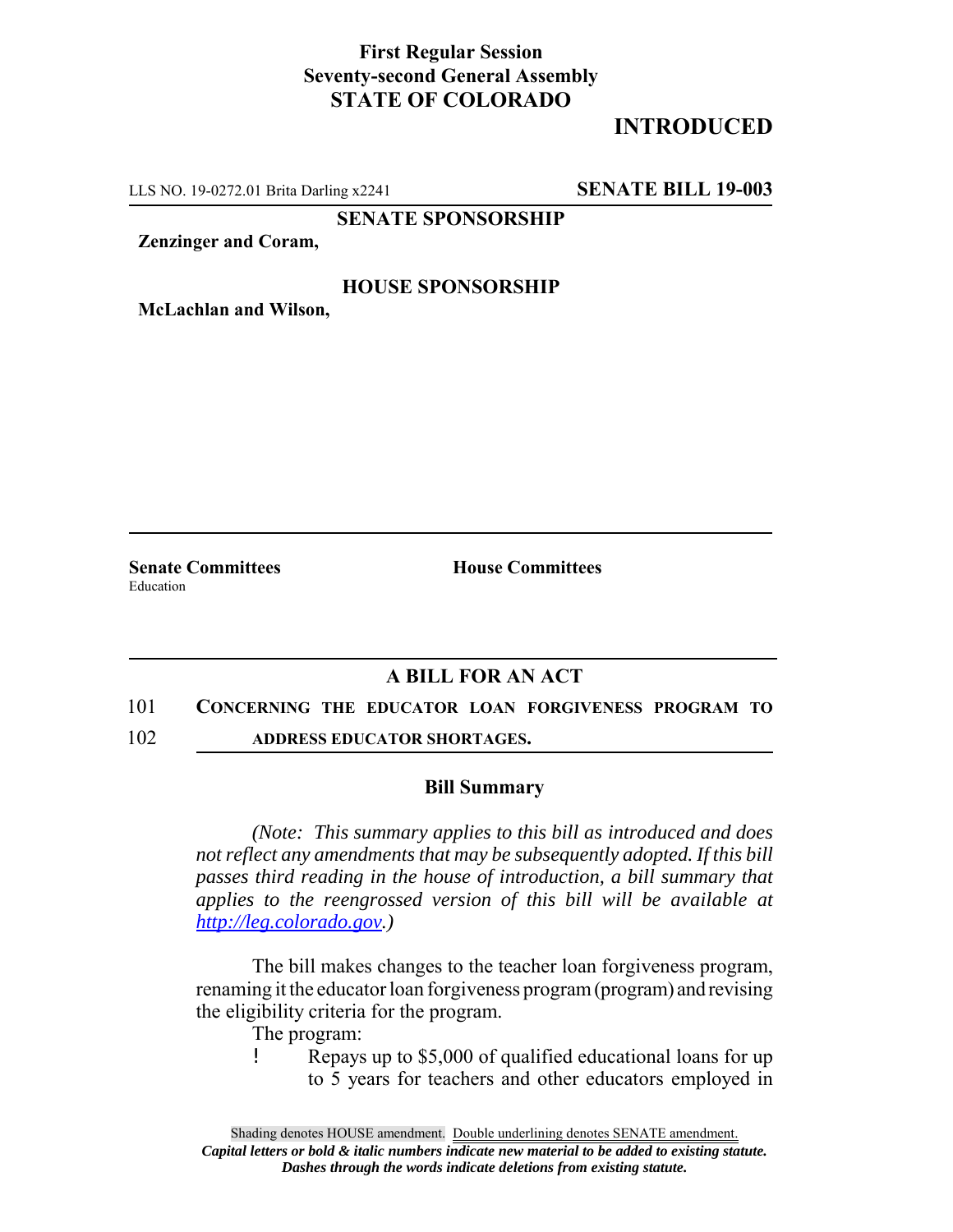qualified positions under the program; and

! Targets teachers and other educators employed in hard-to-fill positions due to geography or content area.

The department of education (department) is required to annually identify the content shortage areas that qualify for the program.

Subject to available appropriations, the Colorado commission on higher education (commission) shall approve up to 100 new participants in the program each year, and the bill specifies the criteria the commission shall use to prioritize applicants, if necessary.

The program includes the educator loan forgiveness fund, and the commission shall adopt policies that ensure that loan repayment is made only on qualified loans for educators in qualified positions.

The commission shall prepare an annual report for the general assembly that includes information concerning the content shortage areas identified by the department and information concerning the program participants.

The bill extends the repeal date of the program.

1 *Be it enacted by the General Assembly of the State of Colorado:*

2 **SECTION 1.** In Colorado Revised Statutes, **add** 23-3.9-100.2 as

3 follows:

4 **23-3.9-100.2. Legislative declaration.** (1) THE GENERAL 5 ASSEMBLY FINDS THAT:

 (a) COLORADO SUFFERS FROM A SHORTAGE OF TEACHERS AND OTHER EDUCATORS DUE TO VARIOUS FACTORS AFFECTING THE TEACHING PROFESSION, WHICH INCLUDE BUT ARE NOT LIMITED TO DECLINING ENROLLMENT AND COMPLETION OF EDUCATOR PREPARATION PROGRAMS, LOW EDUCATOR COMPENSATION AND BENEFITS, AN INSUFFICIENT NUMBER OF EDUCATORS IN CERTAIN CONTENT AREAS, AND DIFFICULTY IN FILLING 12 EDUCATOR POSITIONS IN RURAL OR ISOLATED AREAS OF THE STATE;

 (b) PURSUANT TO HOUSE BILL 17-1003, ENACTED IN 2017, THE DEPARTMENT OF HIGHER EDUCATION AND THE DEPARTMENT OF EDUCATION, WITH INPUT FROM EDUCATION AND COMMUNITY STAKEHOLDERS, ANALYZED TEACHER AND OTHER EDUCATOR SHORTAGES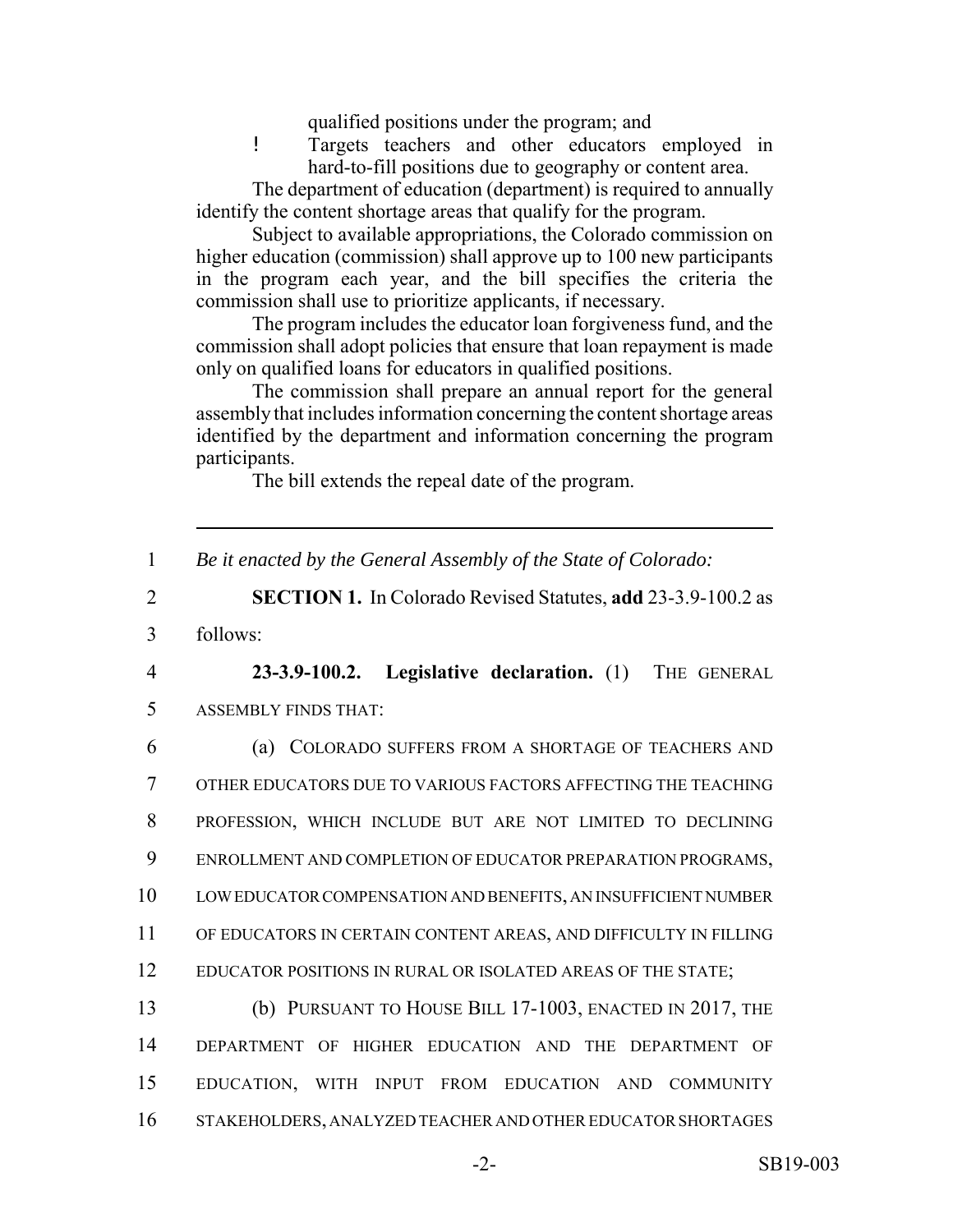AND ISSUED A REPORT INCLUDING RECOMMENDATIONS FOR ADDRESSING 2 THESE SHORTAGES;

 (c) AS PART OF THEIR FINDINGS, THE DEPARTMENT OF HIGHER EDUCATION AND THE DEPARTMENT OF EDUCATION DETERMINED THAT THE STATE HAS EDUCATOR SHORTAGES IN EARLY CHILDHOOD EDUCATION; SCIENCE; MATHEMATICS; WORLD LANGUAGES; SPECIAL EDUCATION; AND ART, MUSIC, AND DRAMA;

8 (d) FURTHER, SHORTAGES IN THESE CONTENT AREAS ARE MORE PRONOUNCED IN RURAL AND REMOTE RURAL AREAS WHERE SCHOOL DISTRICTS AND RURAL SCHOOLS FACE ADDITIONAL CHALLENGES, 11 INCLUDING INADEQUATE TEACHER COMPENSATION, LACK OF AFFORDABLE HOUSING, AND AN INABILITY TO ATTRACT NEW TEACHERS TO RURAL COMMUNITIES; AND

 (e) THE DEPARTMENT OF HIGHER EDUCATION AND THE DEPARTMENT OF EDUCATION FOUND THAT ONE STRATEGY FOR ADDRESSING TEACHER AND OTHER EDUCATOR SHORTAGES IN HARD-TO-FILL POSITIONS DUE TO TEACHING CONTENT AREA OR GEOGRAPHIC LOCATION IS TO OFFER LOAN REPAYMENT OF EDUCATIONAL LOANS FOR EDUCATORS WHO SERVE IN THESE HARD-TO-FILL POSITIONS IN THE STATE.

 (2) THEREFORE, THE GENERAL ASSEMBLY DECLARES THAT IMPLEMENTING A LOAN FORGIVENESS PROGRAM FOR EDUCATORS EMPLOYED IN QUALIFIED POSITIONS IN THE STATE IS NECESSARY TO ENSURE THAT THE NEEDS OF STUDENTS ARE MET IN ALL COLORADO PUBLIC SCHOOLS.

 **SECTION 2.** In Colorado Revised Statutes, 23-3.9-101, **amend** (4) and (5); **repeal** (3.5); and **add** (2.5), (3.7), and (6) as follows: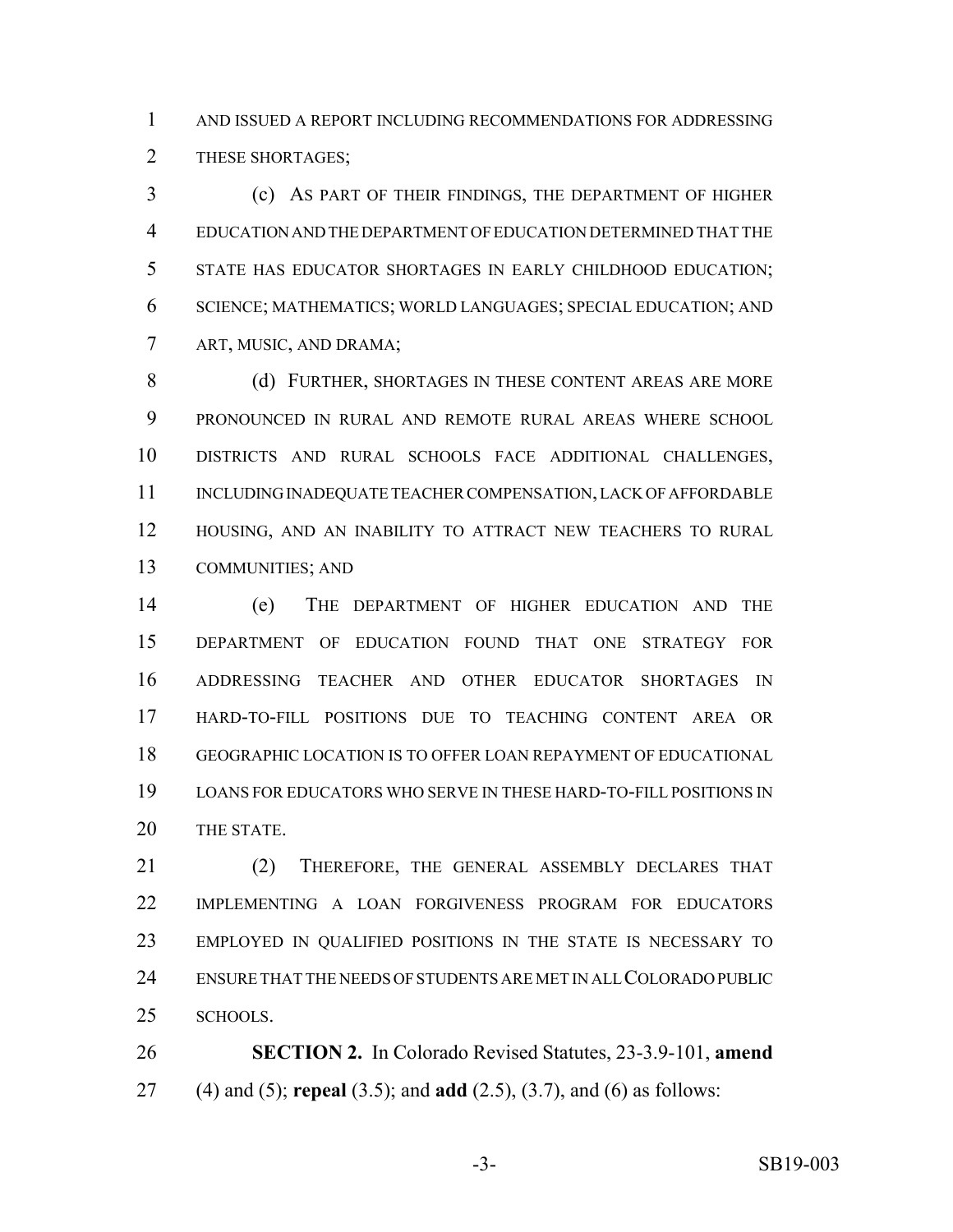**23-3.9-101. Definitions.** As used in this part 1, unless the context otherwise requires:

 (2.5) "EDUCATOR" MEANS A TEACHER, PRINCIPAL, OR SPECIAL SERVICES PROVIDER, AS THOSE TERMS ARE DEFINED IN SECTION 22-60.5-102; EXCEPT THAT A SPECIAL SERVICES PROVIDER NEED NOT BE EMPLOYED BY A SCHOOL DISTRICT.

 (3.5) "High-poverty school" means a public school at which the number of pupils enrolled who are eligible for free lunch pursuant to the provisions of the federal "Richard B. Russell National School Lunch Act", 42 U.S.C. sec. 1751 et seq., is at least equal to or greater than twenty-eight percent of the school's student enrollment.

 (3.7) "QUALIFIED LOAN" MEANS AN EDUCATIONAL LOAN INCURRED WHILE COMPLETING AN APPROVED EDUCATOR PREPARATION PROGRAM, AS 14 DEFINED IN SECTION 23-1-121, OR A BACHELOR'S OR MASTER'S DEGREE IN THE AREA IN WHICH THE EDUCATOR IS EMPLOYED IN A QUALIFIED POSITION. THE COMMISSION SHALL DETERMINE IF A LOAN IS A QUALIFIED LOAN FOR PURPOSES OF THE EDUCATOR LOAN FORGIVENESS PROGRAM CREATED IN SECTION 23-3.9-102.

(4) "Qualified position" means:

 (a) A teaching HARD-TO-STAFF EDUCATOR position in a 21 high-poverty school that is a Colorado elementary public school in a RURAL SCHOOL OR rural school district or in a facility school that is in a rural school district IDENTIFIED BY THE DEPARTMENT OF EDUCATION PURSUANT TO SECTION 23-3.9-102 (6); or

25 (b) A teaching HARD-TO-STAFF EDUCATOR position in math, science, special education, or linguistically diverse education in a Colorado public school, A SCHOOL OPERATED BY A BOARD OF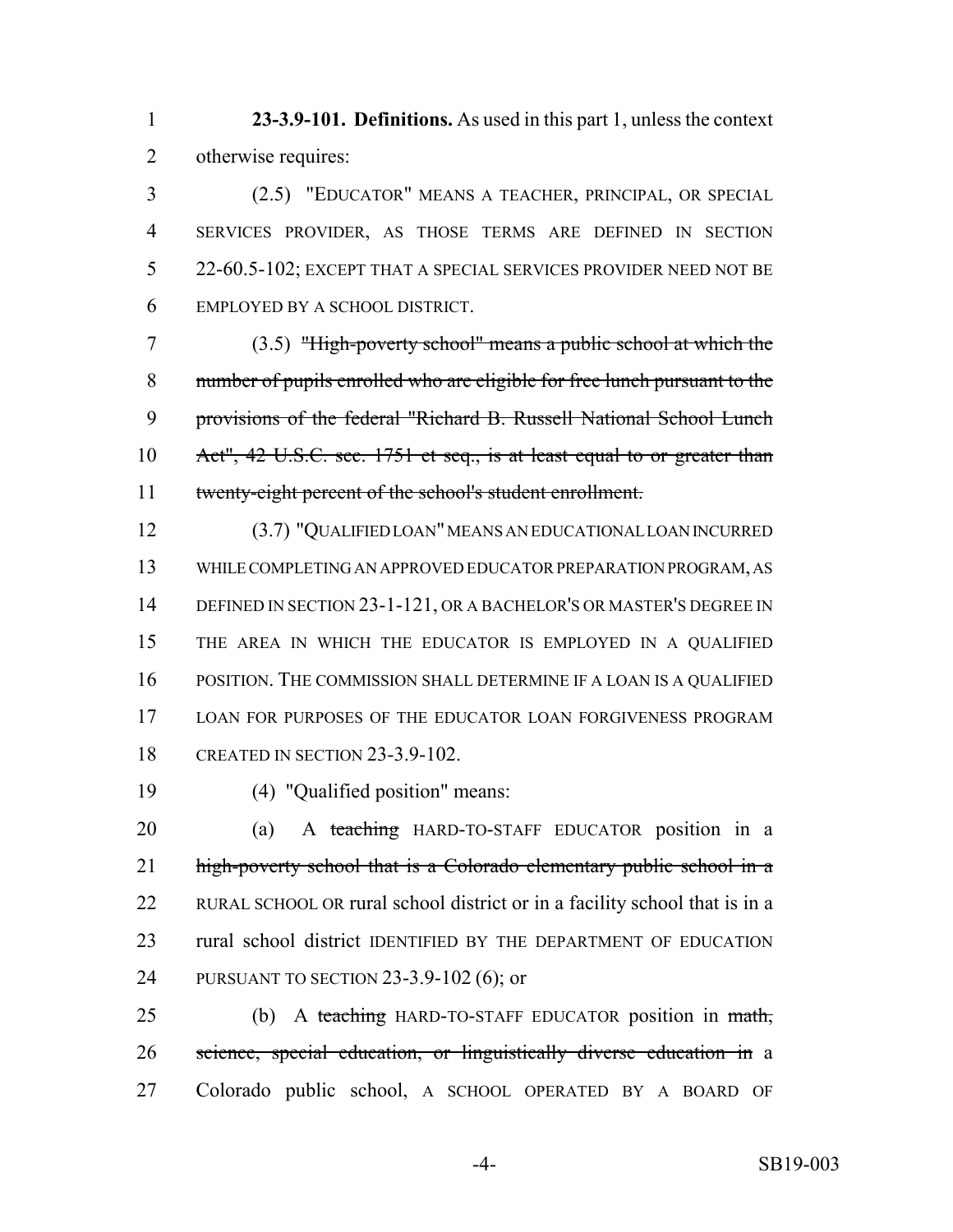1 COOPERATIVE SERVICES CREATED PURSUANT TO ARTICLE 5 OF TITLE 22, 2 or a facility school IN A CONTENT SHORTAGE AREA IDENTIFIED PURSUANT 3 TO SECTION 23-3.9-102 (6).

4 (5) "Rural school" OR "RURAL SCHOOL district" means a PUBLIC 5 school OR SCHOOL district that does not include within its geographic 6 boundaries a municipality exceeding five thousand persons and that is 7 characterized by sparse, widespread populations IDENTIFIED BY THE 8 DEPARTMENT OF EDUCATION PURSUANT TO SECTION 23-3.9-102 (6).

9 (6) "SCHOOL" OR "PUBLIC SCHOOL" MEANS A PUBLIC SCHOOL AS 10 PROVIDED IN SECTION 22-1-101, INCLUDING A CHARTER SCHOOL 11 AUTHORIZED BY A SCHOOL DISTRICT PURSUANT TO PART 1 OF ARTICLE 30.5 12 OF TITLE 22, AN INSTITUTE CHARTER SCHOOL AUTHORIZED BY THE STATE 13 CHARTER SCHOOL INSTITUTE PURSUANT TO PART 5 OF ARTICLE 30.5 OF 14 TITLE 22, OR A SCHOOL OPERATED BY A BOARD OF COOPERATIVE SERVICES 15 CREATED AND OPERATING PURSUANT TO ARTICLE 5 OF TITLE 22.

16 **SECTION 3.** In Colorado Revised Statutes, **amend** 23-3.9-102 17 as follows:

18 **23-3.9-102. Educator loan forgiveness program -** 19 **administration - fund - eligibility.** (1) (a) The general assembly hereby  $20$  authorizes the commission to develop and maintain  $a$  teacher AN 21 EDUCATOR loan forgiveness pilot program for implementation beginning 22 in the  $2001-02$  2019-20 academic year for payment of all or part of the 23 principal and interest of the educational QUALIFIED loans of a first-year 24 teacher AN EDUCATOR who is hired for a qualified position. Beginning in 25 the 2004-05 academic year, the commission is authorized to extend the 26 teacher loan forgiveness pilot program to include payment of all or part 27 of the principal and interest of the educational loans of a teacher who is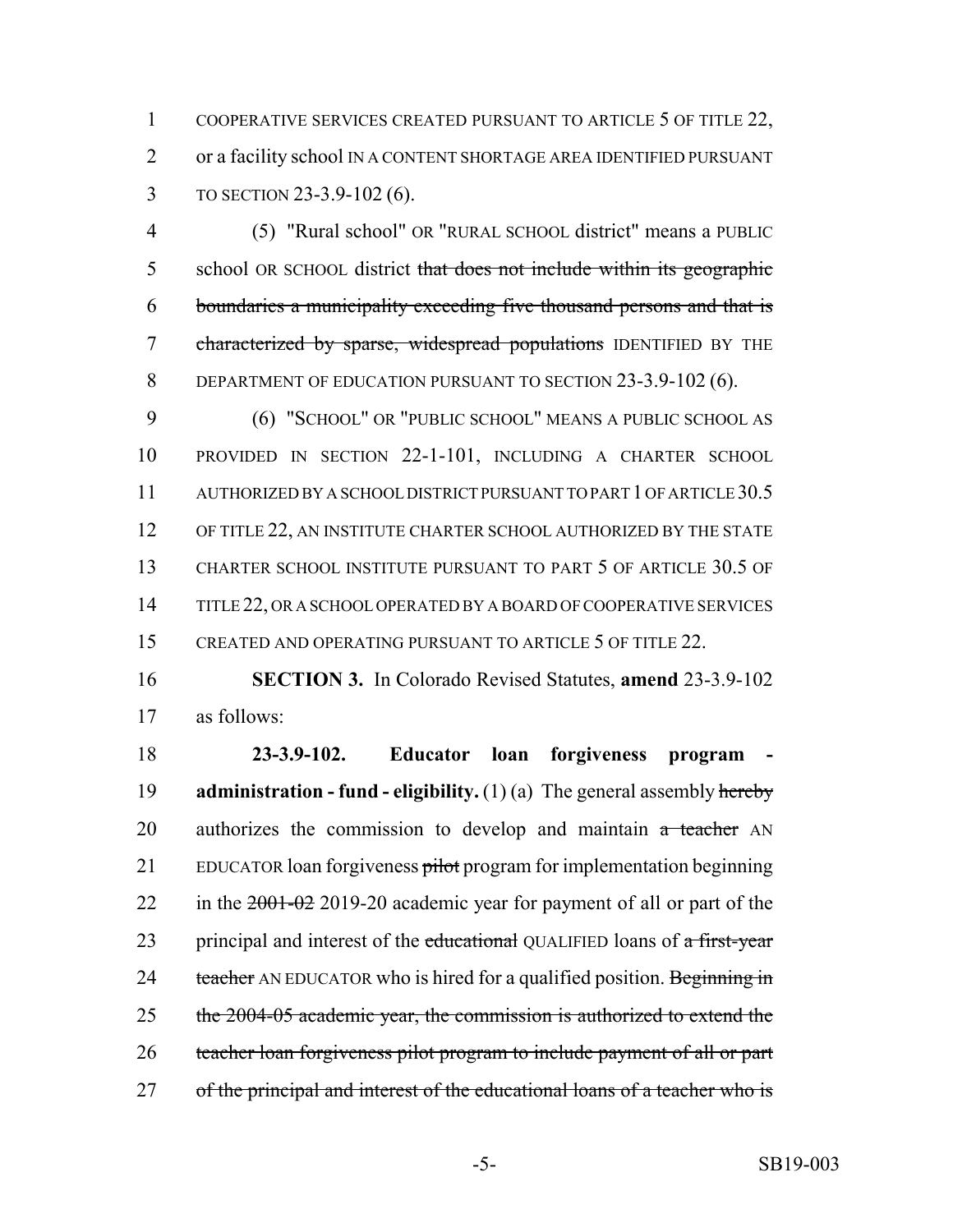1 hired to teach in a qualified position after the teacher's first year of 2 teaching. MONEY IN THE EDUCATOR LOAN FORGIVENESS FUND, CREATED 3 IN SUBSECTION (1)(b) OF THIS SECTION, MAY BE USED ONLY FOR repayment 4 of QUALIFIED loans through the teacher EDUCATOR loan forgiveness pilot 5 program. may be made using moneys in the teacher loan forgiveness 6 fund, created in paragraph (b) of this subsection  $(1)$ , or moneys allocated 7 to the program by collegeinvest. The commission is authorized to receive 8 SEEK, ACCEPT, and expend gifts, grants, and donations for the teacher 9 EDUCATOR loan forgiveness pilot program. Only graduates of institutions 10 of higher education whose loans have collegeinvest eligibility may 11 receive repayment of their loans using moneys allocated to the program 12 by college invest THE COMMISSION SHALL TRANSMIT ALL MONEY RECEIVED 13 THROUGH GIFTS, GRANTS, OR DONATIONS TO THE STATE TREASURER, WHO 14 SHALL CREDIT THE MONEY TO THE EDUCATOR LOAN FORGIVENESS FUND, 15 CREATED IN SUBSECTION (1)(b) OF THIS SECTION. THE COMMISSION SHALL 16 DEVELOP LOAN REPAYMENT POLICIES THAT ENSURE THAT MONEY IN THE 17 EDUCATOR LOAN FORGIVENESS FUND IS USED FOR THE REPAYMENT OF 18 QUALIFIED LOANS OF EDUCATORS EMPLOYED IN QUALIFIED POSITIONS.

19 (b) There is hereby created the teacher EDUCATOR loan 20 forgiveness fund, which shall consist CONSISTS of all moneys MONEY 21 appropriated thereto TO THE FUND by the general assembly for the teacher 22 EDUCATOR loan forgiveness pilot program and any gifts, grants, and 23 donations received for said THAT purpose. Moneys MONEY in the fund are 24 hereby IS continuously appropriated to the department of higher education 25 for the teacher EDUCATOR loan forgiveness pilot program. At the end of 26 any fiscal year, all unexpended and unencumbered moneys MONEY in the 27 fund shall remain therein REMAINS IN THE FUND and shall not be credited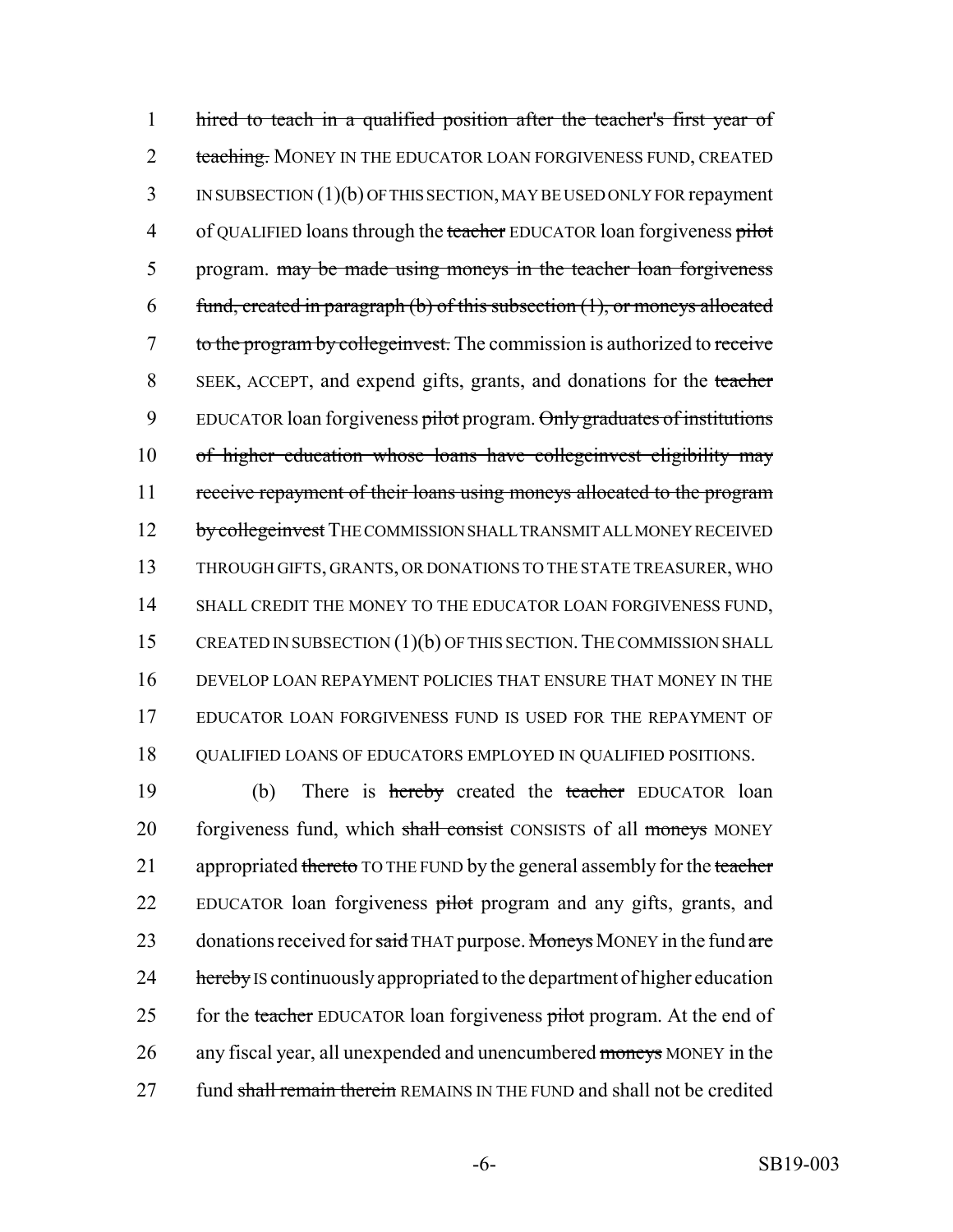or transferred to the general fund or any other fund; EXCEPT THAT ON AUGUST 30,2033, ANY UNEXPENDED AND UNENCUMBERED MONEY IN THE FUND SHALL BE TRANSFERRED TO THE GENERAL FUND.

 (c) SUBJECT TO AVAILABLE APPROPRIATIONS, THE COMMISSION SHALL ANNUALLY APPROVE APPLICATIONS FOR UP TO ONE HUNDRED NEW PARTICIPANTS IN THE EDUCATOR LOAN FORGIVENESS PROGRAM. IF MORE APPLICANTS APPLY THAN THE NUMBER OF NEW PARTICIPANTS AUTHORIZED FOR THE APPLICABLE YEAR, THE COMMISSION SHALL:

 (I) FIRST, APPROVE APPLICANTS WHO HAVE CONTRACTED FOR A 10 OUALIFIED POSITION IN A RURAL SCHOOL DISTRICT OR RURAL SCHOOL AND 11 IN A CONTENT SHORTAGE AREA;

 (II) SECOND, APPROVE APPLICANTS WHO HAVE CONTRACTED FOR A QUALIFIED POSITION IN A RURAL SCHOOL DISTRICT OR RURAL SCHOOL; AND

 (III) THIRD, APPROVE APPLICANTS WHO HAVE CONTRACTED FOR A QUALIFIED POSITION IN A CONTENT SHORTAGE AREA.

 (2) In addition to any qualifications specified by the commission, 18 to qualify for the teacher EDUCATOR loan forgiveness pilot program,  $\alpha$ 19 teacher AN EDUCATOR shall:

20 (a) Graduate from an approved program of EDUCATOR preparation PROGRAM, AS DEFINED IN SECTION 23-1-121, OR, IF THE APPLICANT IS A SPECIAL SERVICES PROVIDER, SATISFY THE SPECIAL SERVICES PROVIDER PREPARATION REQUIREMENTS FOR LICENSURE;

 (b) Meet licensure requirements pursuant to section 22-60.5-201 25 (1)(b) or (1)(c), SECTION 22-60.5-301 (1)(a) OR (1)(b), or SECTION 26 22-60.5-210; C.R.S.;

(c) (I) Demonstrate professional competencies consistent with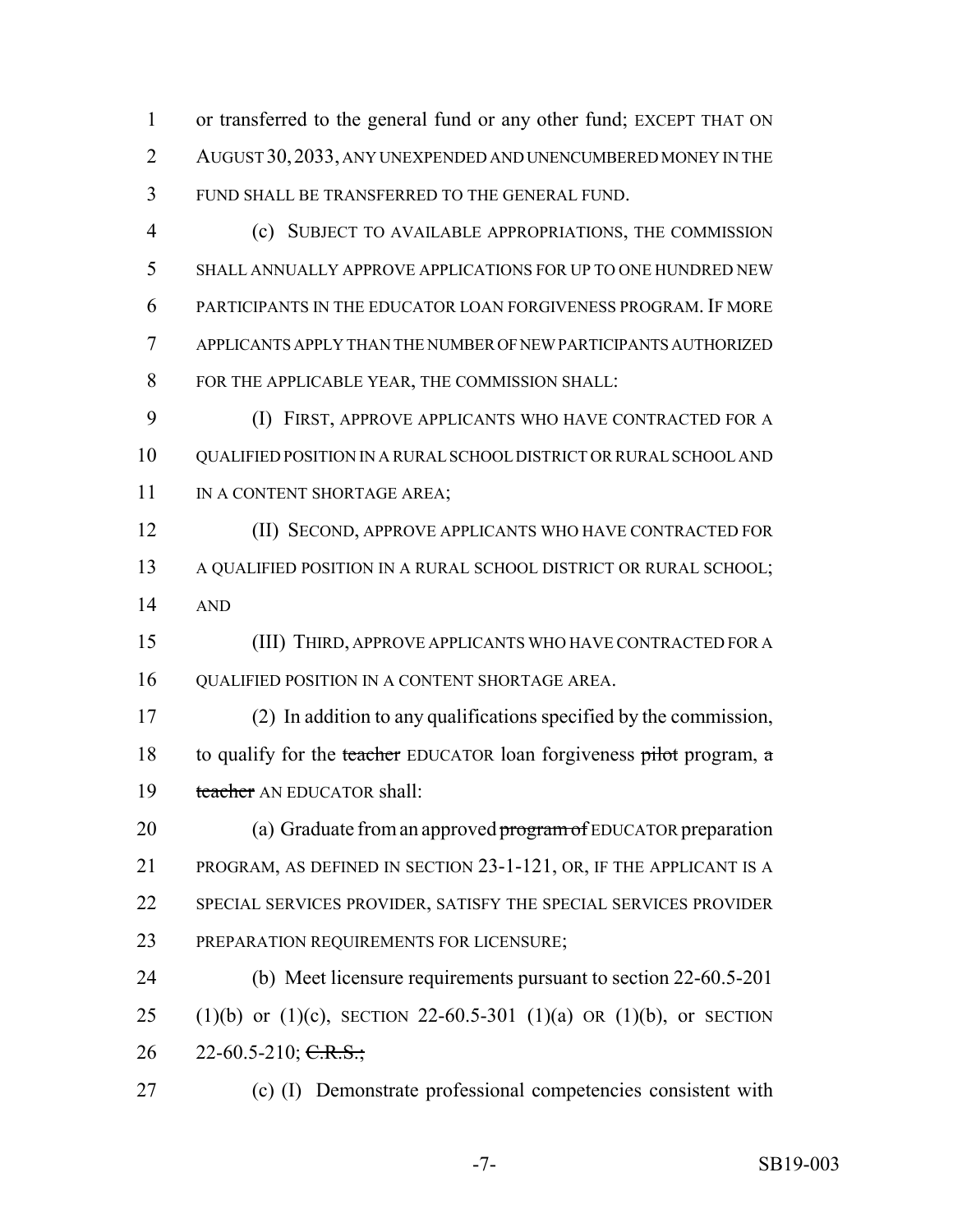1 state board of education rules in the subject matter in which the teacher 2 EDUCATOR obtains a qualified position; or

3 (II) Be fully qualified under a training program approved by a 4 federal court or agency or the state department of education;

5 (d) (H) Contract for the teacher's first year of teaching in a 6 qualified position, as defined in section 23-3.9-101,  $(4)(b)$ , no earlier than 7 June 2001 2019 and no later than the end of the 2008-09 2027-28 8 academic year; or AND

9 (II) If the teacher is not a first-year teacher, contract to teach in a 10 qualified position, as defined in section 23-3.9-101 (4)(b), no earlier than 11 June 2004 and no later than the end of the 2008-09 academic year; or

12 (III) Initially apply to participate in the program and teach in a 13 qualified position, as defined in section  $23-3.9-101(4)(a)$ , on or after June 14 1, 2005, and no later than the end of the 2012-13 academic year;

15 (e) Work at least half-time in a qualified position if employed in 16 a rural school district, or, beginning with the fall semester of the 2005-06 17 academic year, full-time in a qualified position if employed in a school 18 district other than a rural school district; and

19 (f) Be liable for an outstanding balance on a collegenvest 20 QUALIFIED loan. or a loan through a lender with an agreement with 21 collegeinvest to offer loans.

22 (3) A teacher AN EDUCATOR who qualifies under PURSUANT TO 23 subsection (2) of this section may be eligible for up to two FIVE thousand 24 dollars in loan forgiveness for the first year of teaching EACH YEAR OF 25 EMPLOYMENT in a qualified position and up to two thousand dollars in 26 loan forgiveness for each of the next three years of teaching in a qualified 27 position FOR UP TO A TOTAL OF FIVE YEARS.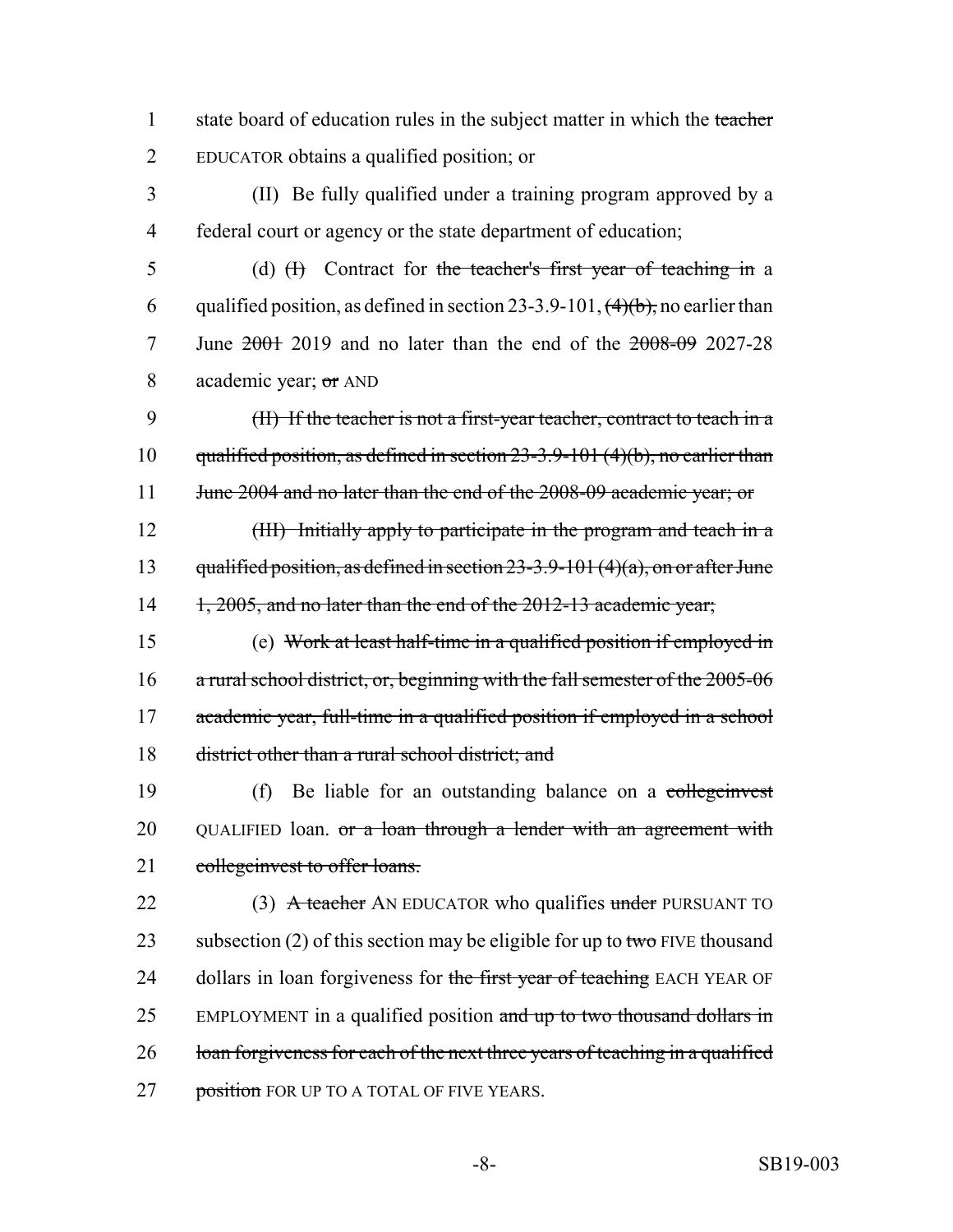(3.5) Notwithstanding the provisions of subsection (3) of this 2 section, a teacher who qualifies under subsection (2) of this section, initially applies to participate in the program in any of academic years 4 2009-10 to 2012-13, and teaches in a high-poverty elementary school in a rural school district shall be eligible for up to four thousand dollars in loan forgiveness for each of the first two years of teaching in a qualified position and up to one thousand dollars in loan forgiveness for each of the next two years of teaching in a qualified position.

9 (4) If a teacher AN EDUCATOR qualifies for the teacher EDUCATOR 10 loan forgiveness pilot program through employment in a high-poverty 11 elementary school in a rural school district QUALIFIED POSITION and in a 12 subsequent academic year the school no longer meets the criteria to be 13 classified as a high-poverty elementary school in a rural school district 14 POSITION IS NO LONGER IDENTIFIED AS A QUALIFIED POSITION PURSUANT 15 TO SUBSECTION (6) OF THIS SECTION, the teacher EDUCATOR may continue 16 to participate in the teacher EDUCATOR loan forgiveness pilot program if 17 he or she THE EDUCATOR continues to teach at the IN THE same school 18 POSITION IN THE SAME LOCATION OR IN A DIFFERENT POSITION THAT IS A 19 QUALIFIED POSITION.

20 (5) If a teacher AN EDUCATOR qualifies for the teacher EDUCATOR 21 loan forgiveness pilot program through employment in a high-poverty 22 elementary school in a rural school district and subsequently transfers to 23 a nonqualifying school POSITION, he or she THE EDUCATOR forfeits 24 participant status under PURSUANT TO this section.

25 (6) (a) FOR PURPOSES OF DEFINING A "QUALIFIED POSITION" 26 PURSUANT TO SUBSECTION (4) OF THIS SECTION, the department of 27 education shall annually identify: the public schools in the state that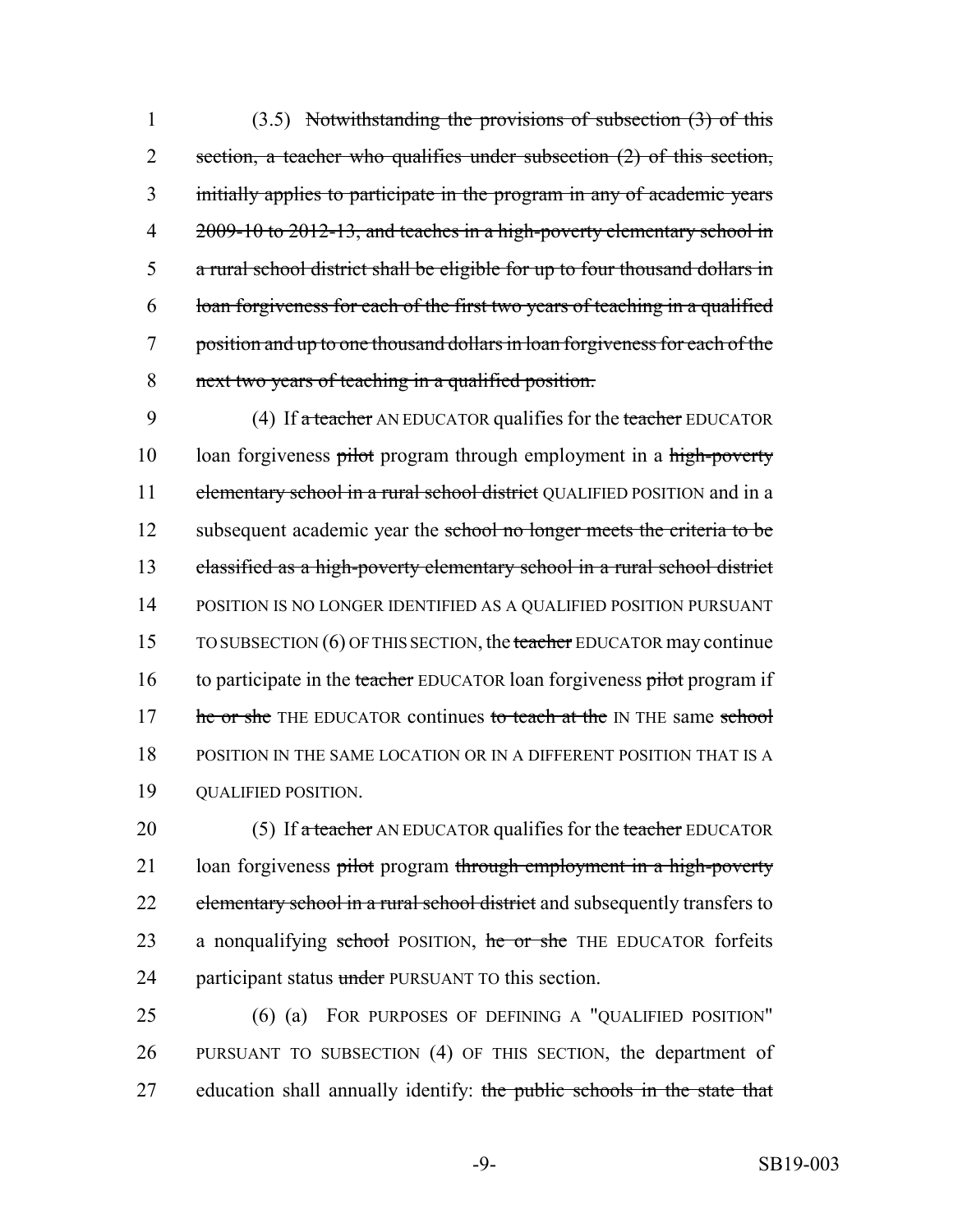qualify as high-poverty elementary schools in

 (I) Rural school districts BASED ON THE GEOGRAPHIC SIZE OF THE DISTRICT AND THE DISTANCE OF THE DISTRICT FROM THE NEAREST LARGE, URBANIZED AREA;

 (II) RURAL SCHOOLS, WHICH MAY INCLUDE BUT ARE NOT LIMITED TO INDIVIDUAL SCHOOLS OF A SCHOOL DISTRICT EVEN THOUGH THE SCHOOL DISTRICT AS A WHOLE IS NOT IDENTIFIED AS A RURAL SCHOOL DISTRICT IF THE DEPARTMENT OF EDUCATION DETERMINES THAT, AS A FUNCTION OF GEOGRAPHIC CHARACTERISTICS, THE SCHOOL IS EXPERIENCING EDUCATOR SHORTAGES THAT ARE NOT EXPERIENCED BY OTHER SCHOOLS OF THE SCHOOL DISTRICT;

 (III) CONTENT SHORTAGE AREAS, WHICH MAY INCLUDE THOSE IDENTIFIED BY THE DEPARTMENT OF HIGHER EDUCATION AND DEPARTMENT OF EDUCATION IN THEIR NOVEMBER 2017 REPORT, "COLORADO'S TEACHER SHORTAGES: ATTRACTING AND RETAINING EXCELLENT EDUCATORS", AS WELL AS OTHER CONTENT SHORTAGE AREAS SPECIFIC TO COLORADO THAT DEVELOP OVER THE COURSE OF THE EDUCATOR LOAN FORGIVENESS PROGRAM. THE DEPARTMENT OF EDUCATION MAY IDENTIFY CONTENT SHORTAGE AREAS GENERALLY AND FOR SPECIFIC GEOGRAPHIC AREAS OF THE STATE.

 (IV) HARD-TO-FILL EDUCATOR POSITIONS DUE TO GEOGRAPHY OR CONTENT SHORTAGE AREA, OR BOTH.

 (b) AS PART OF ITS ANNUAL IDENTIFICATION OF RURAL SCHOOLS, 24 SCHOOL DISTRICTS, AND CONTENT SHORTAGE AREAS, THE DEPARTMENT OF EDUCATION SHALL CONSIDER EDUCATION AND COMMUNITY STAKEHOLDER FEEDBACK.

**SECTION 4.** In Colorado Revised Statutes, **amend** 23-3.9-103